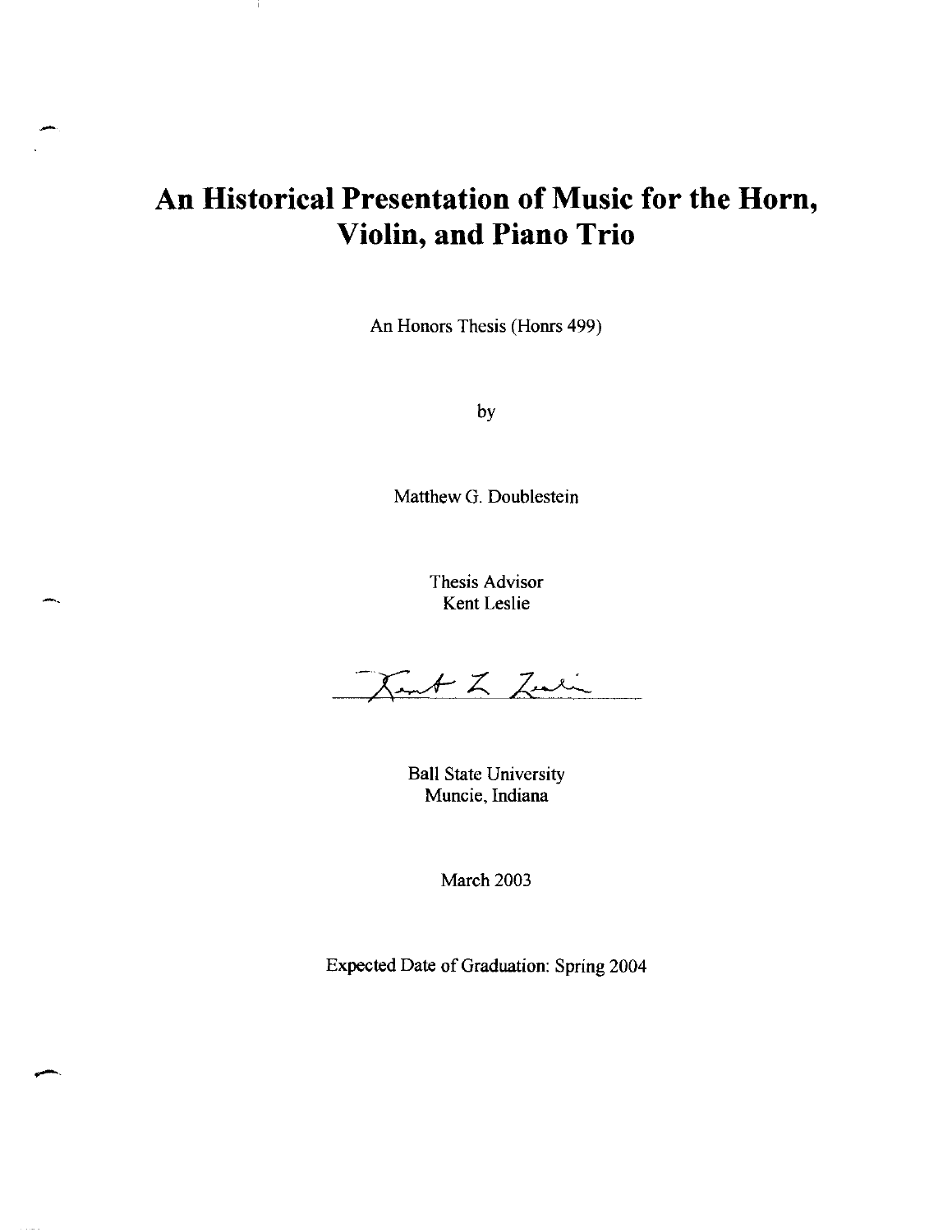## **Senior Honors Thesis Reflection Matthew G. Doublestein**

This project was both interesting and enjoyable. I certainly learned about the composers and the music itself, but also about programming music for putting on a recital.

Each composer brought something interesting to the program. The reader can read the program notes to get a good sense of each writer's characteristics and contributions. I especially enjoyed beginning the concert with a piece written by a Hom player. The historical overview also demonstrated the development of the literature and the influence of time period upon the composer's conventions.

Programming the concert came rather easily. My thesis advisor had some very strong recommendations for which pieces to perform. I had begun the project by deciding to program around the Brahms, and it expanded from there. I consulted a number of recordings and looked at some other pieces for the ensemble. After this, I did not see another work that would better demonstrate the literature for the ensemble while offering an enjoyable concert for the audience. One of the major strengths of the project was the diversity of the music itself. The audience found each piece enjoyable and different from each other. Every comment that I received included something about the strength of the program.

Putting on this recital was one of the best musical experiences I have ever had. I appreciated the audience and their comments. I hope to have opportunities to perform recitals again in the future.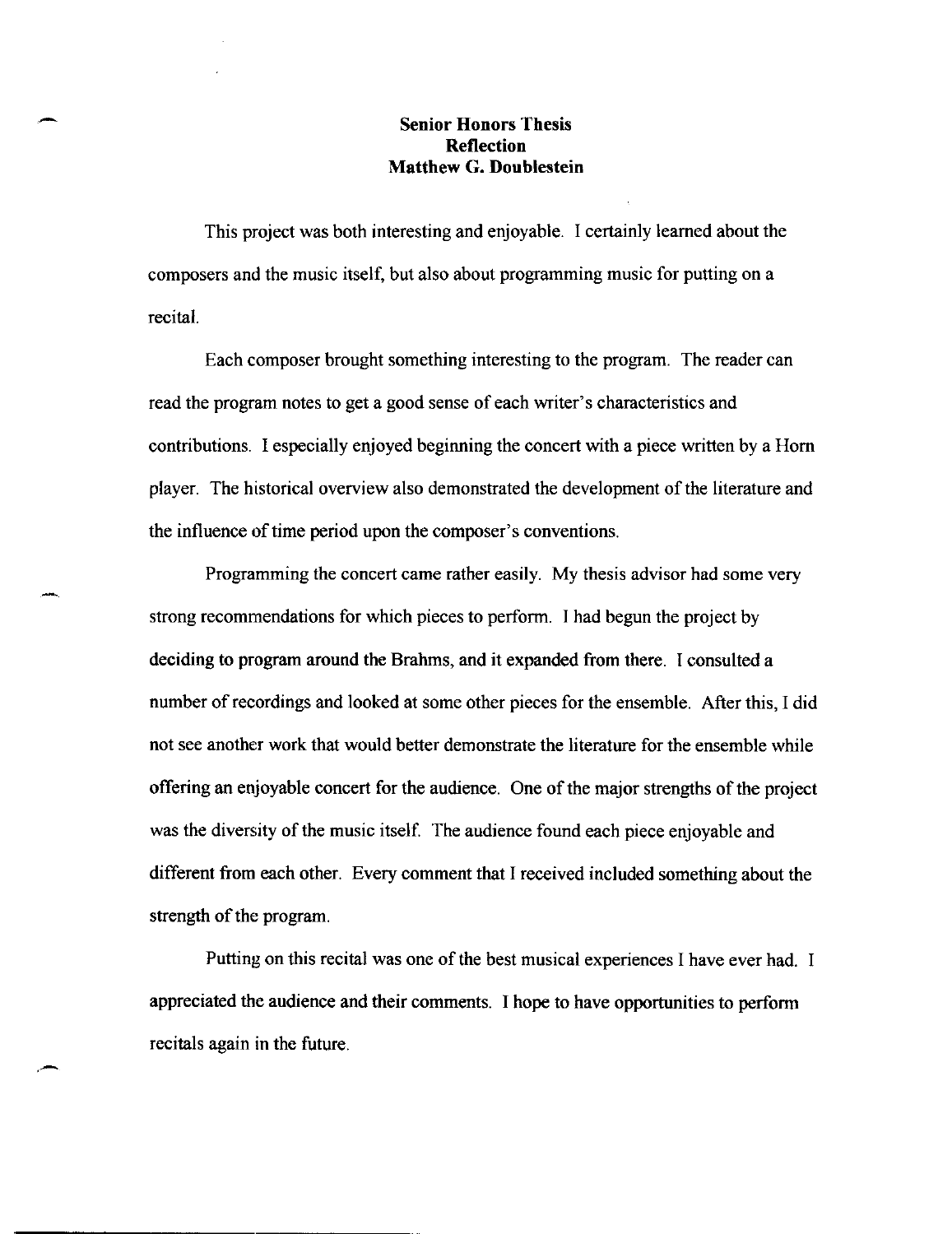| Bohool <sub>e</sub> Neusic                                                                                             | <b>MATTHEW G. DOUBLESTEIN</b>                                                  |                 |
|------------------------------------------------------------------------------------------------------------------------|--------------------------------------------------------------------------------|-----------------|
|                                                                                                                        | French horn                                                                    |                 |
|                                                                                                                        | in a                                                                           |                 |
|                                                                                                                        | SENIOR HONORS RECITAL<br>with                                                  |                 |
|                                                                                                                        | Holly Hanauer, plano                                                           |                 |
|                                                                                                                        | David Blakley, violin                                                          |                 |
|                                                                                                                        |                                                                                |                 |
|                                                                                                                        | for Violin, Horn and Pianoforte                                                | $(1765 - 1838)$ |
|                                                                                                                        | 1. Adagio: Allegro<br>II. Moderato                                             |                 |
| $\frac{1}{2}$                                                                                                          | III. Adagio                                                                    |                 |
|                                                                                                                        | IV. Allegro                                                                    |                 |
|                                                                                                                        |                                                                                |                 |
|                                                                                                                        |                                                                                |                 |
|                                                                                                                        |                                                                                |                 |
|                                                                                                                        |                                                                                |                 |
|                                                                                                                        |                                                                                |                 |
|                                                                                                                        |                                                                                |                 |
|                                                                                                                        |                                                                                |                 |
|                                                                                                                        |                                                                                |                 |
|                                                                                                                        |                                                                                |                 |
|                                                                                                                        |                                                                                |                 |
|                                                                                                                        |                                                                                |                 |
|                                                                                                                        |                                                                                |                 |
|                                                                                                                        |                                                                                |                 |
|                                                                                                                        |                                                                                |                 |
|                                                                                                                        |                                                                                |                 |
|                                                                                                                        |                                                                                |                 |
|                                                                                                                        |                                                                                |                 |
|                                                                                                                        |                                                                                |                 |
|                                                                                                                        |                                                                                |                 |
|                                                                                                                        | IV. Finale. Allegro con brio                                                   |                 |
|                                                                                                                        | Matthew Doublestein is a student of Fred Ehnes and Kent Leslie.                |                 |
|                                                                                                                        | This recital is presented in partial fulfillment of the                        |                 |
| Ball Solate                                                                                                            | requirements for the Honors Program at Ball State University.                  |                 |
|                                                                                                                        | PRUIS HALL                                                                     | Series LVII     |
|                                                                                                                        | Friday, March 28, 2003                                                         | Number 154      |
|                                                                                                                        | 8.00 p.m.<br>in keeping with copyright and artist agreements, use of recording |                 |
|                                                                                                                        | and photographic devices is not permitted by other than approved personnel.    |                 |
| We request your cooperation.<br>For performance information, call the School of Music Concert HotLine: (765) 285-5878. |                                                                                |                 |

 $\langle\cdot,\cdot\rangle$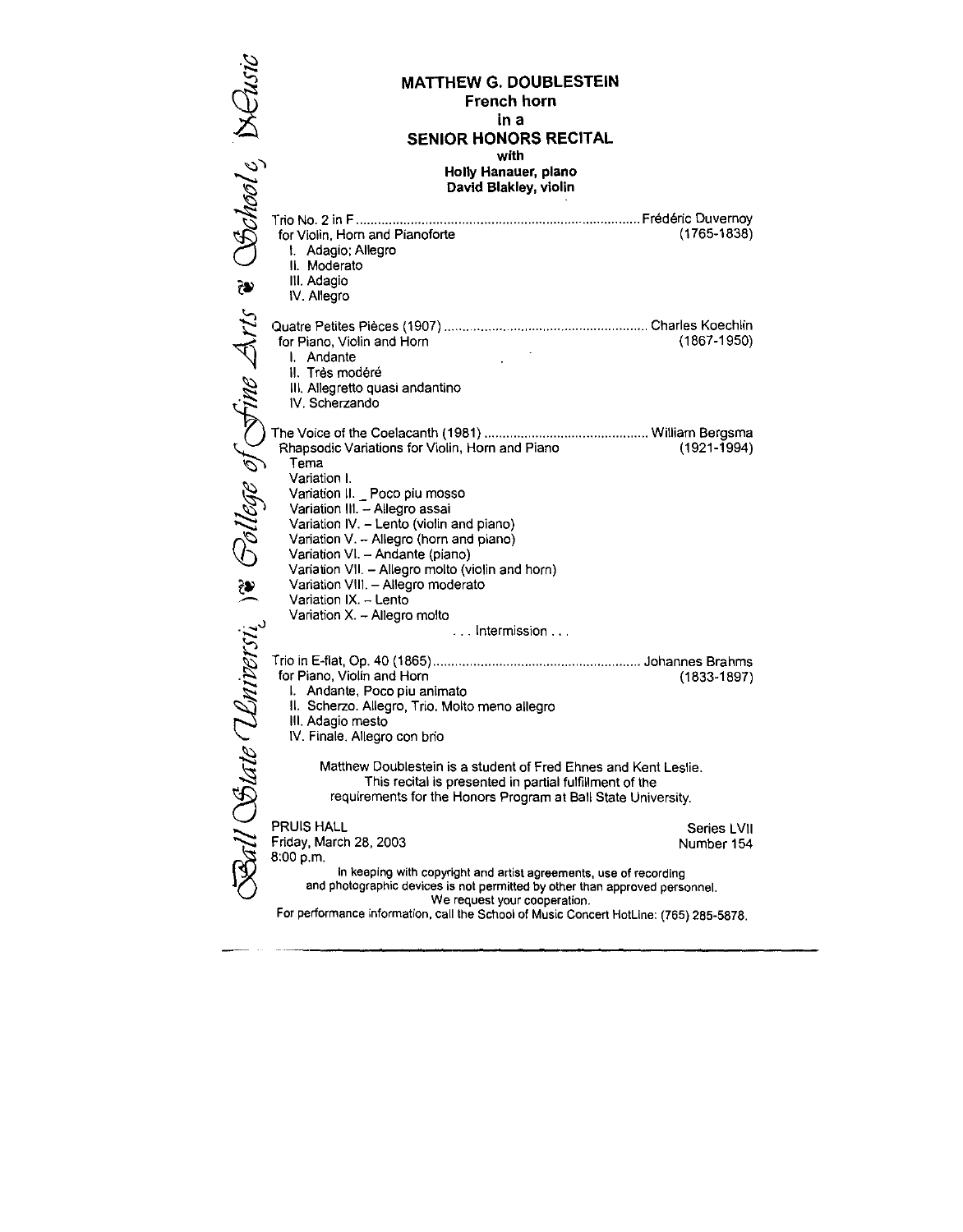# PROGRAM NOTES Matthew G. Doublestein, hom SENIOR HONORS RECITAL Pruis Hall - Friday, March 28,  $2003 - 8:00$  p.m.

In this recital, I have tried to present an historical overview of music for the trio of hom, violin, and piano. These notes will focus on my role within the ensemble as the hornist, but I do not want to diminish the importance of my colleagues in the ensemble. In a number of places, particularly in the Brahms, the hom plays a secondary role to one or both of the other instruments. The hom was commonly heard with strings during the Classical period in divertimenti and serenades, which inspired chamber works scored for hom, violin and keyboard. One such Classical work by Duvernoy will begin the recital. The Brahms represents the Romantic literature for the ensemble, and will follow intermission because of its length and significance in the repertoire. From the Twentieth Century we will play the Koechlin and the Bergsma, early and late in the period, respectively. It should be noted that contemporary composers such as Lennox Berkeley, John Harbison, and Gyorgy Ligeti continue to be attracted to this ensemble, and new pieces are continually added to the repertoire. Enjoy! *Soli Deo Gloria* 

### *Trio No,* 2 *in F*

-

-

#### Frederic Duvernoy

Frédéric Duvernoy (1765-1838) was an accomplished horn player. He also taught and composed, though his compositions apparently received little notice. Duvernoy was very successful in his native France, earning the admiration of Napoleon who appointed him first horn of the imperial chapel. As a hornist, his specialty was in *cor mixte*, the middle range of the hom. This piece, in four movements, reflects that aspect of the composer's ability. It utilizes only two middle octaves of the horn's four-octave range. The lowest note for the horn is a G3 (written) while the highest is A-flat<sup>5</sup>. This was the middle register of the smaller hand hom which Duvernoy would have played in his day, avoiding extreme high and low notes. Some of the most difficult passages involve rapid tonguing between lower notes with the same valve combination. These fingering patterns, along with the time period in which the piece was written, indicate that the piece was intended for the hand horn (valves were not added to the horn until the early  $19<sup>th</sup>$  century). Tonight I will be playing on valve hom, an invention which certainly makes for easier technique, but does alter the sound of the piece as a whole.

## *Quatre Petites Pieces (1907)*  Charles Koechlin

Charles Koechlin (1867-1950), French teacher, composer, and musicologist, claimed that from his ancestors he "inherited what he called his Alsatian temperament: an energy, naivety, and an absolute and simple sincerity that lie at the heart of his music and character (New Grove Dictionary)." This simple sincerity, similar in style to that of his teacher Gabriel Faure, is evident in *Quatre Petites Pieces.* One layer of simplicity is in the overall structure of the work, which is just as the title describes: Four Short Pieces.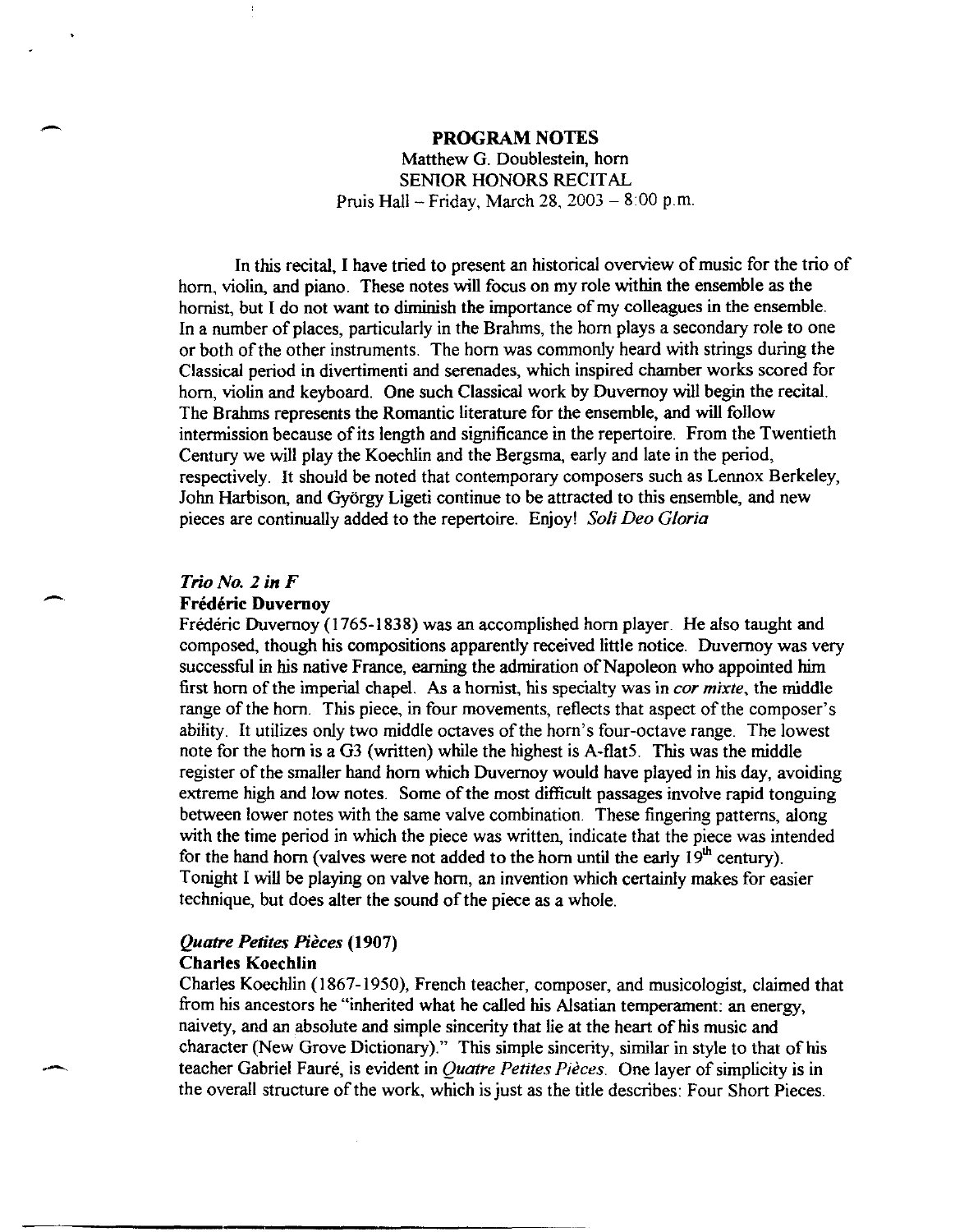Each movement is a separate and distinct musical whole, made up of its own melodic, harmonic, and rhythmic material. Another level of simplicity is the musical material itself. None of the movements is particularily complex in any musical category. The first movement is based on a four-measure theme that seems to be built upon a succession of intervals: a fifth from E4 (written) transitioning to a fourth that is repeated with an extra embelishment, followed by a minor third that settles back to the root. These simple open intervals might allude to the hom caUs from the hom's use in hunting parties. The second movement is also lyrical and simple. Once again the theme is four measures long. The texture and voicing creates a beautifully calming atmosphere about the movement. The third movement is more rhythmically complex than the previous two in its overall form. In simple ternary form, it begins with a triple section (A), transitions into a duple section (B), and returns to a shortened version of the opening section  $(A<sup>1</sup>)$  to end the movement. The fourth movement is both faster and more playful than each of the previous three. The main melodic idea is really only two measures long, though it is repeated to create a four-measure phrase. Each of these short pieces is tuneful and interesting while the simplicity of Koechlin's style is still evident.

## *The Voice of the Coelacanth: Rhapsodic Variations for violin, horn and piano (1981)*  William Bergsma

William Bergsma (1921-1994) was an American composer who had a rather conservative compositional reputation among his 20<sup>th</sup> Century contemporaries. The *New Grove Dictionary* describes his style as "Predominately lyrical in nature, his music is resourceful and imaginative, employing long lines and transparent textures." He was not given to outright abandonment of tonality, though he was certainly not conventional in his compositional choices. Listeners will notice obvious melodic units in this piece, especially in the early movements, as well as a tonal harmonic sound throughout. The term "rhapsody" comes from Greek language describing epic poetry. Perhaps Bergsma viewed the story of the Coelacanth as an epic tale worthy of telling musically in this piece. The Coelacanth is a species of fish, long thought to be extinct, that was found alive in 1938 (More information about the Coelacanth is available at www dinotish.com). This piece, commissioned by the Chamber Music Society of Lincoln Center, opens with a short 22-measure statement followed by a series of ten variations. In Variation VII, the hom and violin playa canon displaced by one beat. The violin begins the movement followed by the hom one beat later on the same melody. This is an interesting effect, and very challenging to play together. Variation X is perhaps the most intense movement of the piece, very fast and rhythmically energetic. Bergsma reviews each theme in this final variation before a final phrase which recalls the articulated endings of previous movements. The excitement of this piece provides for a fitting end to the first half of the recital.

## *Trio in E-flat,* Op. *40 for piano, violin and horn (1865)*  Johannes Brahms

Johannes Brahms (1833-1897) wrote five trios for three different ensembles: three piano trios (Op. 8, 87, 101), one clarinet trio (with piano and cello, Op. 114), and the hom trio (Op.40). The Op. 40 is the pinnacle of the literature for hom trio. The entire piece contains hints of Brahms' childhood, primarily seen in the many references to "In der